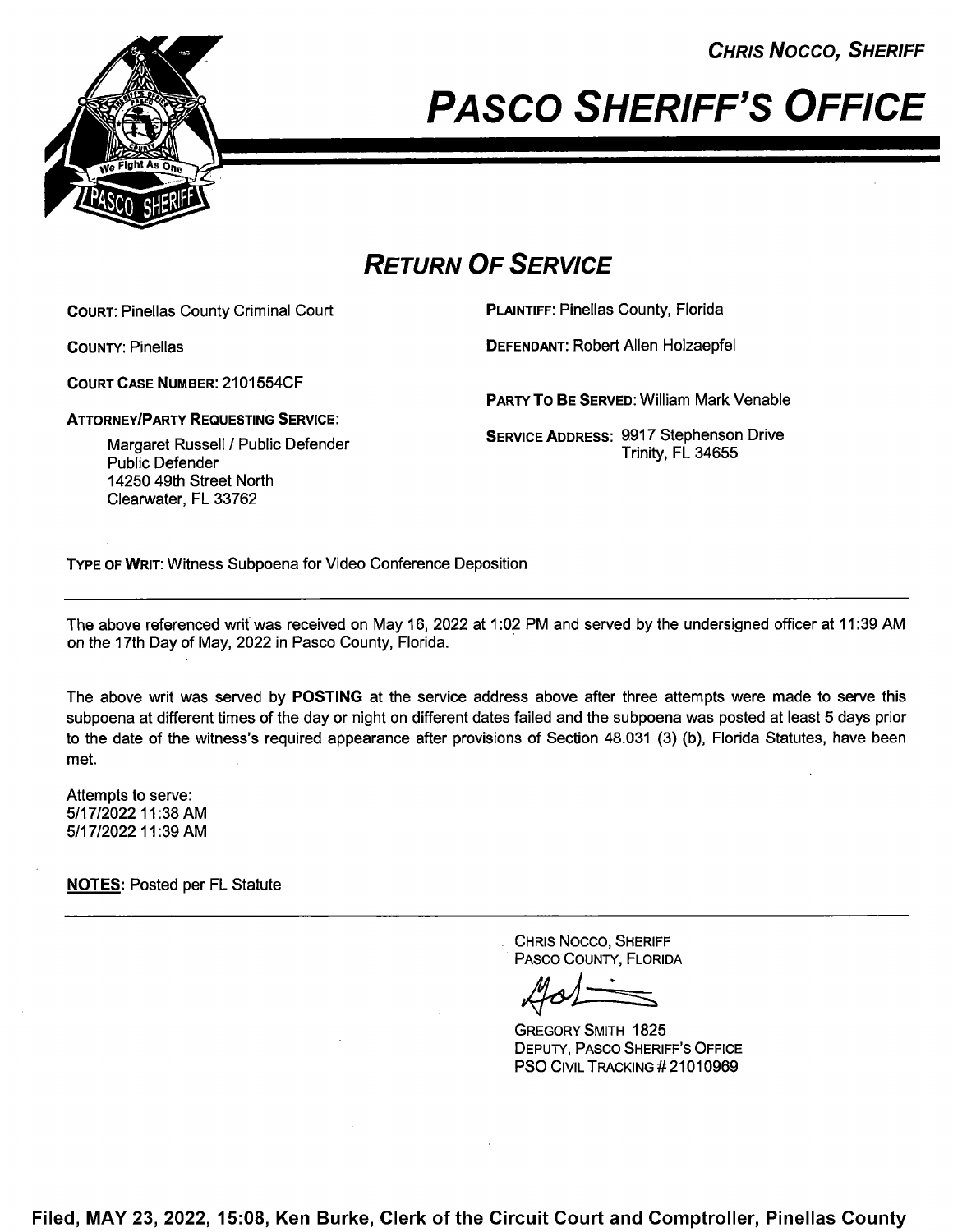$21 - 1046$ 

 $\overline{\mathbf{r}}$ 

2:21 Hd 9

 $\approx$ 

HAND SERVE 22020901

## 1N THE CIRCUIT COURT FOR PINELLAS COUNTY, FLORIDA CRIMINAL DIVISION SECTION I

STATE OF FLORIDA PERSON ID: CASE NUMBER LAB NO OFFENSE NO VS HOLZAEPFEL, ROBERT 2811250 21-01554-CF 21-001302; 21044868;<br>ALLEN M21-00497 21044868; ALLEN 21044868;<br>M21-00497 21044868; 21044868; 21044868

> WITNESS SUBPOENA FOR VIDEO CONFERENCE DEPOSITION. \*\*\*PLEASE BRING THIS SUBPOENA WITH YOU\*\*\*

 $\frac{1}{2}$ To ALL AND SINGULAR SHERIFFS 0F THE STATE 0F FLORIDA, YOU ARE HEREBY COMMANDED TO SUBPOENA

WILLIAM MARK VENABLE 9917 STEPHENSON DR

TRINITY FL 34655

TO APPEAR FOR AN ELECTRONIC DEPOSITION IN THE ABOVE–STYLED CAUSE BY UTILIZING ZOOM VIDEO MEETING, Meeting I.D. <sup>856</sup> <sup>1845</sup> 8256, Password 199139, ON JUNE 22, 2022 AT 4:50PM TO GIVE SWORN TESTIMONY. YOU HAVE BEEN SUBPOENAED BY THE ATTORNEY FOR THE DEFENDANT AND IF YOU FAIL TO COMPLY WITH THIS SUBPOENA, YOU MAY BE IN CONTEMPT OF COURT.

IF YOU DO NOT HAVE INTERNET ACCESS OR ARE UNABLE TO ACCESS THE VIDEO CONFERENCE VIA ZOOM, PLEASE DLAL +1 646-558-8656 AND ENTER THE MEETING I.D. AND PASSCODE PROVIDED ABOVE.

Dated on MAY 11, <sup>2022</sup>

MARGARET RUSSELL, Attorney At Law Fla Bar Number: 72720 PUBLIC DEFENDER, SIXTH JUDICIAL CIRCUIT County Justice Center 14250 49th Street North Clearwater, F1 33762  $(727)$  464-6516

\_SEAL .

A TRUE COPY Bob Gualtieri, Sheriff Pinellas County Florida

D.S. By <u>the second</u>

See reverse for disability accommodation information

Filed, MAY 23, 2022, 15:08, Ken Burke, Clerk of the Circuit Court and Comptroller, Pinellas County